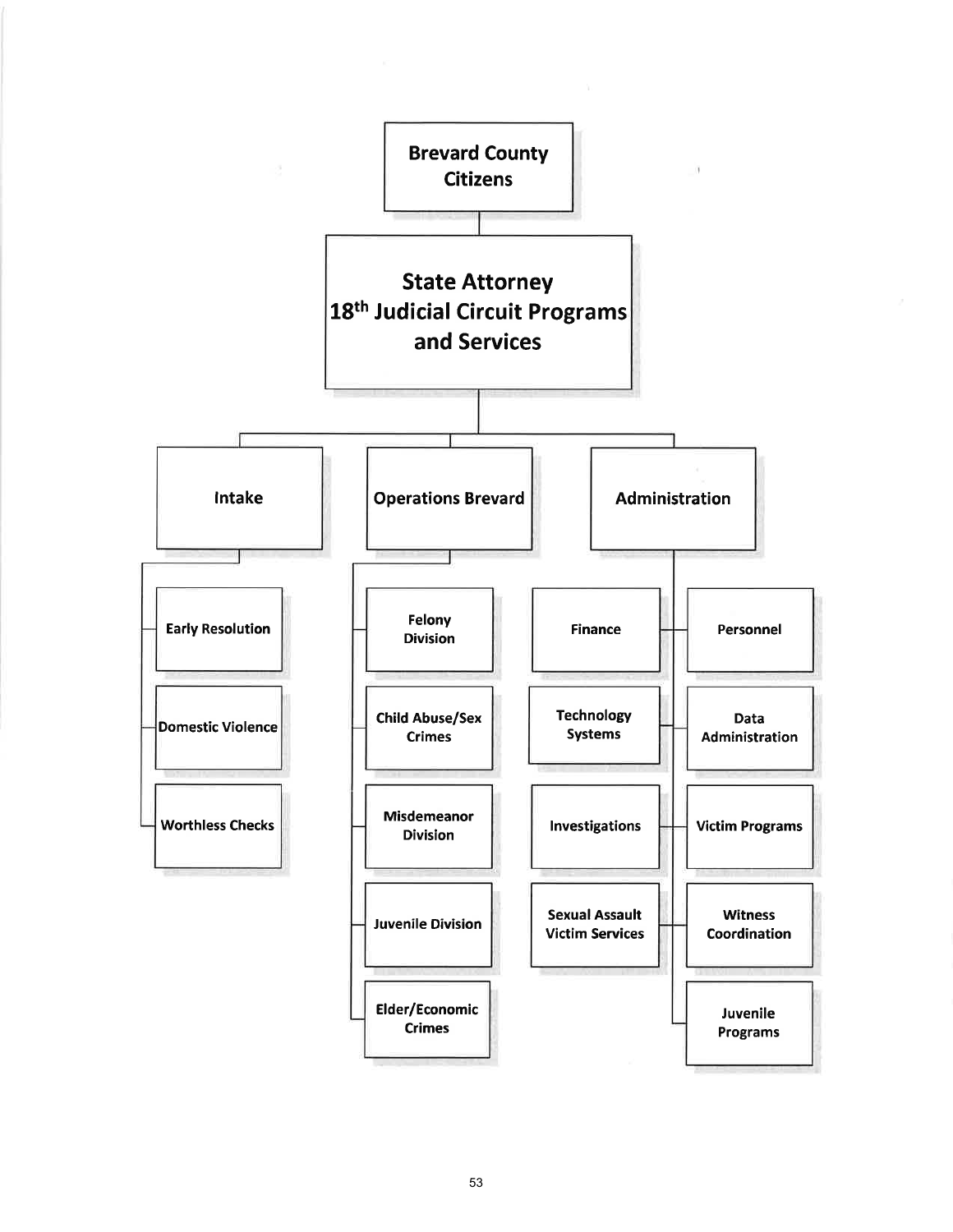# **STATE ATTORNEY**

 $\bar{\chi}$ 

 $\ddot{z}$ 



# **ADOPTED BUDGET FY2018-2019** \$282,827

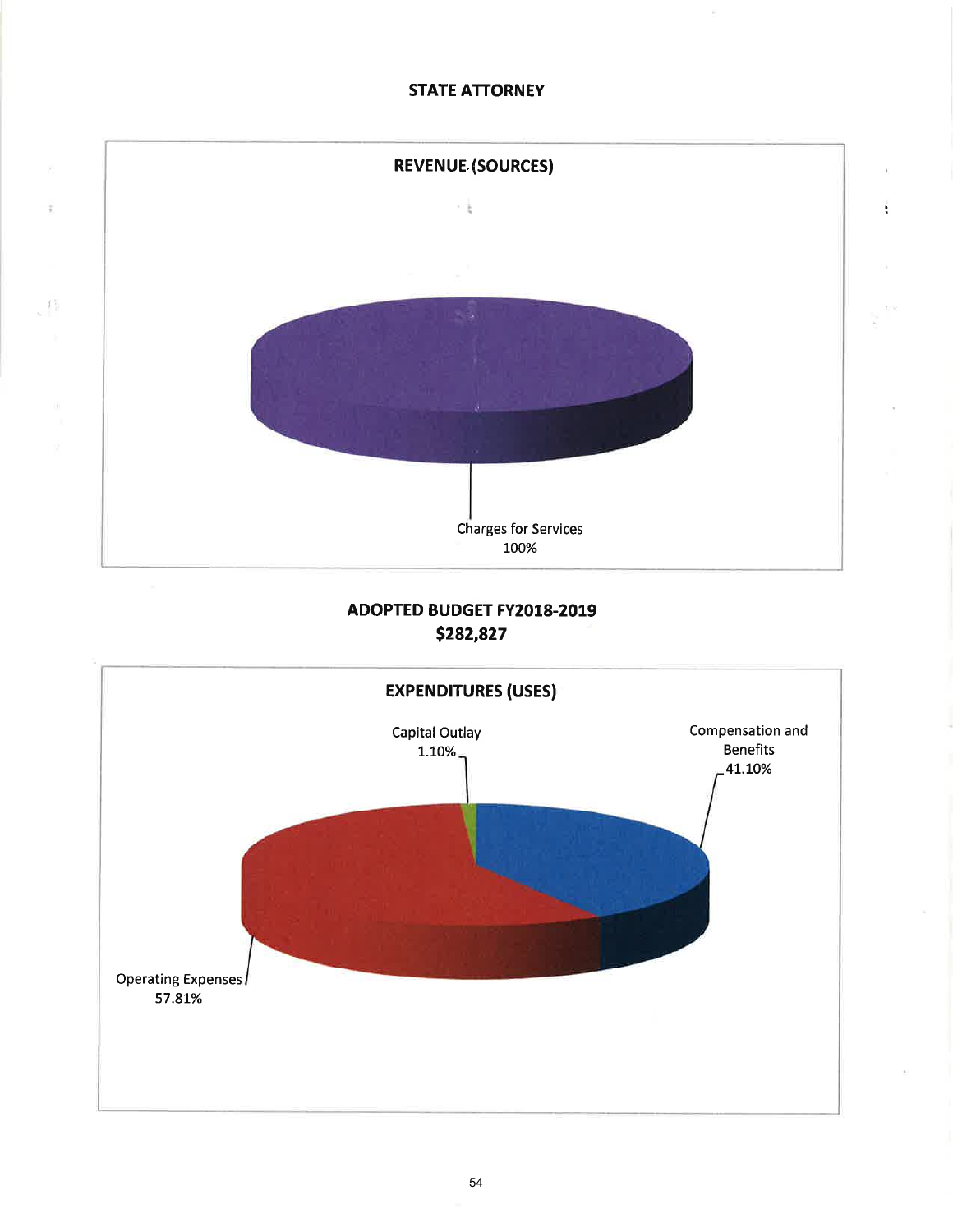# STATE ATTORNEY SUMMARY

### MISSION STATEMENT:

Pursuant to Article V, Section 17, of the Constitution of the State of Florida, the State Attorney is the prosecuting official of all trial courts in the 18<sup>th</sup> Judicial Circuit. The State Attorney is charged with being the Chief Prosecuting Office of all trial courts in their respective circuit and perform all duties prescribed by general law. Chapter 27, Part 1, of the Florida Statutes, and the Florida Rules of Criminal Procedure further elaborate upon the duties and responsibilities of the Office of the State Attorney.

Ð

The mission of the Office of the State Attorney is to pursue vigorous and fair prosecution of criminal cases, with <sup>a</sup> commitment to serve as an advocate for the rights of all victims, and to promote the safety and well-being of the public.

#### PROGRAMS AND SERVICES:

#### ACCOMPLISHMENTS, INITIATIVES, TRENDS AND ISSUES AND SERVICE LEVEL IMPACTS:

#### SUBPOENA SERVICES (Mandated)

Preparation and delivery of all circuit, county, and juvenile subpoenas.

#### Accomplishments:

- o Clerk of the Court employee Subpoenas are delivered by email
- r Felony Subpoenas are held for printing until the case has been set for trial
- In addition to Felony Subpoenas, Subpoena Services staff now scans into our imaging system misdemeanor and juvenile subpoenas.

÷

#### lnitiotives:

Continue to study the potential for electronic delivery of subpoenas to law enforcement partners.

#### Trends and lssues:

The Witness Center funded by Brevard County and managed by the State Attorney's Office is an important service provided to the citizens of Brevard County. The State Attorney's Office intends to maintain a quality and cost efficient level of service.

#### Service Level Impacts:

N/A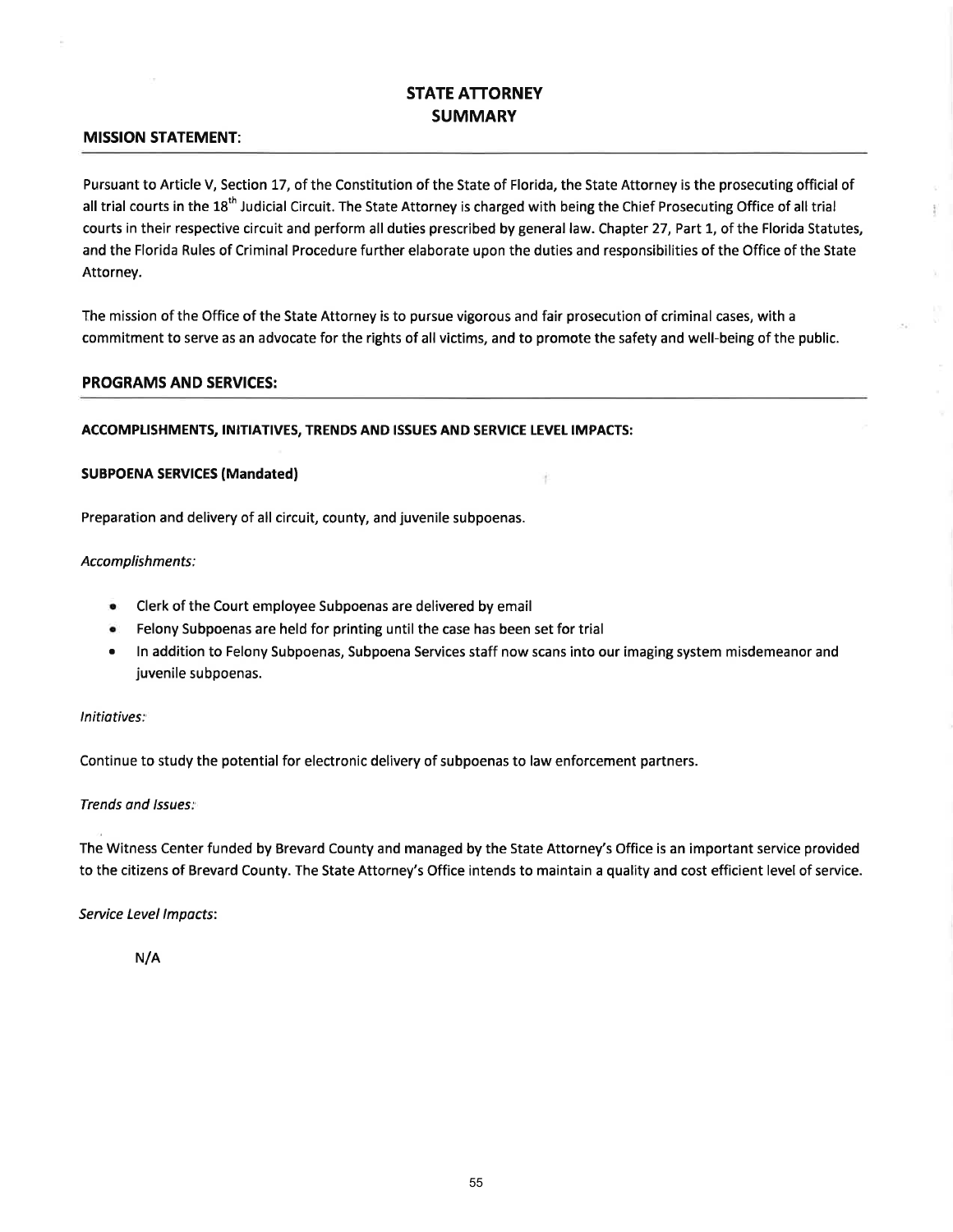## **STATE ATTORNEY: SUMMARY**

### DEPARTMENT REVENUES AND EXPENDITURES

| r:                                |               | <b>Current</b> | <b>Adopted</b> |                   |              |
|-----------------------------------|---------------|----------------|----------------|-------------------|--------------|
|                                   | <b>Actual</b> | <b>Budget</b>  | <b>Budget</b>  |                   | %            |
|                                   | FY2016-2017   | FY2017-2018    | FY2018-2019    | <b>Difference</b> | (Inc)/Dec    |
|                                   |               |                |                |                   |              |
| <b>REVENUES:</b>                  |               |                |                |                   |              |
| Taxes                             | \$0           | \$0            | \$0            | \$0               | 0.00%        |
| Permits, Fees & Spec. Assess.     | \$0           | \$0            | \$0            | \$0               | 0.00%        |
| Intergovernmental                 | \$0           | \$0            | \$0            | \$0               | 0.00%        |
| <b>Charges for Services</b>       | \$311,600     | \$276,546      | \$297,712      | \$21,166          | 7.65%        |
| Fines and Forfeits                | \$1,293       | \$0            | \$0            | \$0               | 0.00%        |
| Miscellaneous                     | \$609         | \$0            | \$0            | \$0               | 0.00%        |
| <b>Statutory Reduction</b>        | \$0           | (513, 827)     | (514, 885)     | (51,058)          | 7.65%        |
| <b>Operating Revenues</b>         | \$313,502     | \$262,719      | \$282,827      | \$20,108          | 7.65%        |
| Balance Forward                   | \$5,643       | \$61,477       | \$0            | (561, 477)        | $(100.00\%)$ |
| Transfers - General Revenue       | \$0           | \$0            | \$0            | \$0               | 0.00%        |
| Transfers - Other                 | \$0           | \$0            | \$0            | \$0               | 0.00%        |
| <b>Other Finance Source</b>       | \$0           | \$0            | \$0            | \$0               | 0.00%        |
|                                   |               |                |                |                   |              |
| <b>Non-Operating Revenues</b>     | \$5,643       | \$61,477       | \$0            | (561, 477)        | $(100.00\%)$ |
| <b>TOTAL REVENUES</b>             | \$319,145     | \$324,196      | \$282,827      | (541, 369)        | (12.76%)     |
| <b>EXPENDITURES:</b>              |               |                |                |                   |              |
| Compensation and Benefits         | \$135,903     | \$111,801      | \$116,228      | \$4,427           | 3.96%        |
| <b>Operating Expenses</b>         | \$121,766     | \$182,895      | \$163,499      | ( \$19,396)       | $(10.60\%)$  |
| Capital Outlay                    | \$0           | \$29,500       | \$3,100        | (526,400)         | (89.49%)     |
| <b>Grants and Aid</b>             | \$0           | \$0            | \$0            | \$0               | 0.00%        |
| <b>Operating Expenditures</b>     | \$257,668     | \$324,196      | \$282,827      | (541, 369)        | (12.76%)     |
|                                   |               |                |                |                   |              |
| <b>CIP</b>                        | \$0           | \$0            | \$0            | \$0               | 0.00%        |
| Debt Service                      | \$0           | \$0            | \$0            | \$0               | 0.00%        |
| <b>Reserves-Operating</b>         | \$0           | \$0            | \$0            | \$0               | 0.00%        |
| Reserves - Capital                | \$0           | \$0            | \$0            | \$0               | 0.00%        |
| <b>Reserves - Restricted</b>      | \$0           | \$0            | \$0            | \$0               | 0.00%        |
| <b>Transfers</b>                  | \$0           | \$0            | \$0            | \$0               | 0.00%        |
| <b>Non-Operating Expenditures</b> | \$0           | \$0            | \$0            | \$0               | 0.00%        |
| <b>TOTAL EXPENDITURES</b>         | \$257,668     | \$324,196      | \$282,827      | ( \$41,369]       | (12.76%)     |
| <b>PERSONNEL:</b>                 |               |                |                |                   |              |
| <b>Full-time positions</b>        | 5.00          | 5.00           | 5.00           | 0.00              | 0.00%        |
| <b>Part-time Positions</b>        | 0.00          | 0.00           | 0.00           | 0.00              | 0.00%        |
| <b>Full-time Equivalent</b>       | 5.00          | 5.00           | 5.00           | 0.00              | 0.00%        |
| <b>Temporary FTE</b>              | 0.00          | 0.00           | 0.00           | 0.00              | 0.00%        |
| Seasonal FTE                      | 0.00          | 0.00           | 0.00           | 0.00              | 0.00%        |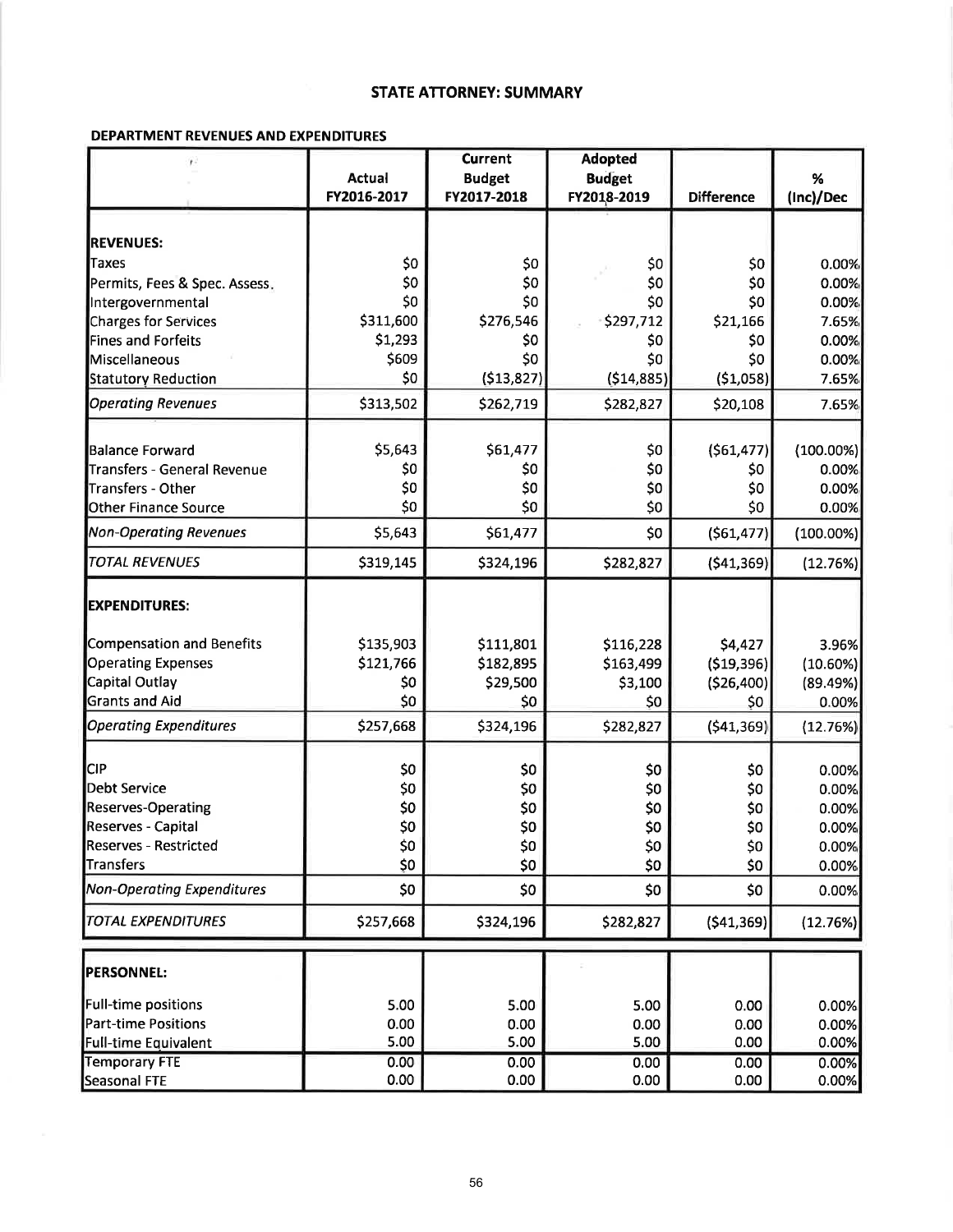### **SUBPOENA SERVICES: PROGRAM PROFILE**

y,

 $\mathbb{R}^n$  .

ř

### **PROGRAM REVENUES AND EXPENDITURES**

|                                   |                 | <b>Current</b>  | <b>Adopted</b>  |                   |              |
|-----------------------------------|-----------------|-----------------|-----------------|-------------------|--------------|
|                                   | <b>Actual</b>   | <b>Budget</b>   | <b>Budget</b>   |                   | %            |
|                                   | FY2016-2017     | FY2017-2018     | FY2018-2019     | <b>Difference</b> | (Inc)/Dec    |
|                                   |                 |                 |                 |                   |              |
| <b>REVENUES:</b>                  |                 |                 |                 |                   |              |
| Taxes                             | \$0             | \$0             | \$0             | \$0               | 0.00%        |
| Permits, Fees & Spec. Assess.     | \$0             | \$0             | \$0             | \$0               | 0.00%        |
| Intergovernmental                 | \$0             | \$0             | \$0             | \$0               | 0.00%        |
| <b>Charges for Services</b>       | \$216,644       | \$202,859       | \$222,601       | \$19,742          | 9.73%        |
| <b>Fines and Forfeits</b>         | \$1,293         | \$0             | \$0             | \$0               | 0.00%        |
| Miscellaneous                     | \$0             | \$0             | \$0             | \$0               | 0.00%        |
| <b>Statutory Reduction</b>        | \$0             | (510, 143)      | ( \$11, 130)    | (5987)            | 9.73%        |
| <b>Operating Revenues</b>         | \$217,937       | \$192,716       | \$211,471       | \$18,755          | 9.73%        |
| lBalance Forward                  | \$5,643         | \$61,477        | \$0             | (561, 477)        | $(100.00\%)$ |
| Transfers - General Revenue       | \$0             | \$0             | \$0             | \$0               | 0.00%        |
| Transfers - Other                 | \$0             | \$0             | \$0             | \$0               | 0.00%        |
| <b>Other Finance Source</b>       | \$0             | \$0             | \$0             | \$0               | 0.00%        |
| <b>Non-Operating Revenues</b>     | \$5,643         | \$61,477        | \$0             | ( \$61,477]       | $(100.00\%)$ |
| <b>TOTAL REVENUES</b>             | \$223,580       | \$254,193       | \$211,471       | (542, 722)        | (16.81%)     |
| <b>EXPENDITURES</b>               |                 |                 |                 |                   |              |
| Compensation and Benefits         | \$42,034        | \$42,366        | \$45,440        | \$3,074           | 7.26%        |
| <b>Operating Expenses</b>         | \$120,069       | \$182,327       | \$162,931       | (519, 396)        | (10.64%)     |
| Capital Outlay                    | \$0             | \$29,500        | \$3,100         | ( \$26,400]       | (89.49%)     |
| <b>Grants and Aid</b>             | \$0             | \$0             | \$0             | \$0               | 0.00%        |
| <b>Operating Expenditures</b>     | \$162,103       | \$254,193       | \$211,471       | (542, 722)        | (16.81%)     |
| <b>CIP</b>                        | \$0             | \$0             | \$0             | \$0               | 0.00%        |
| Debt Service                      | \$0             | \$0             | \$0             | \$0               | 0.00%        |
| <b>Reserves-Operating</b>         | \$0             | \$0             | \$0             | \$0               | 0.00%        |
| Reserves - Capital                | \$0             | \$0             | \$0             | \$0               | 0.00%        |
| <b>Reserves - Restricted</b>      | SO <sub>2</sub> | 50 <sub>2</sub> | SO <sub>2</sub> | \$0               | 0.00%        |
| Transfers                         | \$0             | \$0             | \$0             | \$0               | 0.00%        |
| <b>Non-Operating Expenditures</b> | \$0             | \$0             | \$0             | \$0               | 0.00%        |
| <b>TOTAL EXPENDITURES</b>         | \$162,103       | \$254,193       | \$211,471       | (542, 722)        | (16.81%)     |
|                                   |                 |                 |                 |                   |              |
| <b>PERSONNEL:</b>                 |                 |                 |                 |                   |              |
| Full-time positions               | 1.00            | 1.00            | 1.00            | 0.00              | 0.00%        |
| <b>Part-time Positions</b>        | 0.00            | 0.00            | 0.00            | 0.00              | 0.00%        |
| <b>Full-time Equivalent</b>       | 1.00            | 1.00            | 1.00            | 0.00              | 0.00%        |
| <b>Temporary FTE</b>              | 0.00            | 0.00            | 0.00            | 0.00              | 0.00%        |
| Seasonal FTE                      | 0.00            | 0.00            | 0.00            | 0.00              | 0.00%        |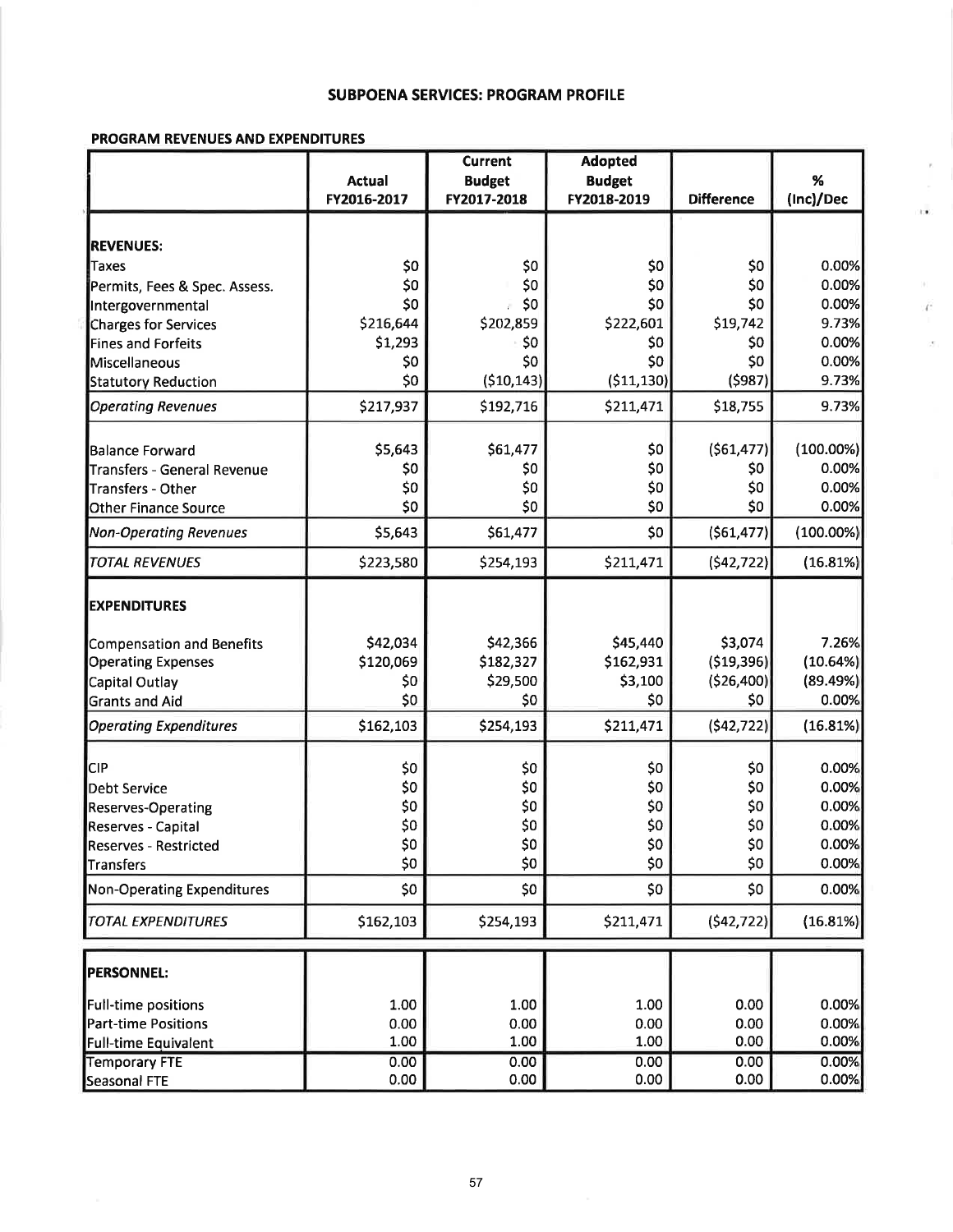## SUBPOENA SERVICES: BUDGET VARIANCES

| <b>REVENUES</b>                    | <b>VARIANCE</b> | % VARIANCE | <b>EXPLANATION</b>                                                                                                              |
|------------------------------------|-----------------|------------|---------------------------------------------------------------------------------------------------------------------------------|
| Taxes                              | \$0             | 0.00%      |                                                                                                                                 |
| Permits, Fees & Spec. Assess.      | \$0             | 0.00%      |                                                                                                                                 |
| Intergovernmental                  | \$0             | 0.00%      |                                                                                                                                 |
| <b>Charges for Services</b>        | \$19,742        | 9.73%      | Increase due to increasing subpeona services revenue<br>trend                                                                   |
| <b>Fines and Forfeits</b>          | \$0             | 0.00%      |                                                                                                                                 |
| <b>Miscellaneous</b>               | \$0             | 0.00%      |                                                                                                                                 |
| <b>Statutory Reduction</b>         | (5987)          | 9.73%      | Variance is associated with change in Operating<br>Revenue                                                                      |
| <b>Balance Forward</b>             | (561, 477)      | (100.00%)  | Decrease due to increased balance forward in previous<br>year to pay for capital equipment received after end of<br>fiscal year |
| <b>Transfers - General Revenue</b> | \$0             | 0.00%      |                                                                                                                                 |
| Transfers - Other                  | \$0             | 0.00%      |                                                                                                                                 |
| <b>Other Finance Source</b>        | \$0             | 0.00%      |                                                                                                                                 |

 $\lambda)$ 

Tá.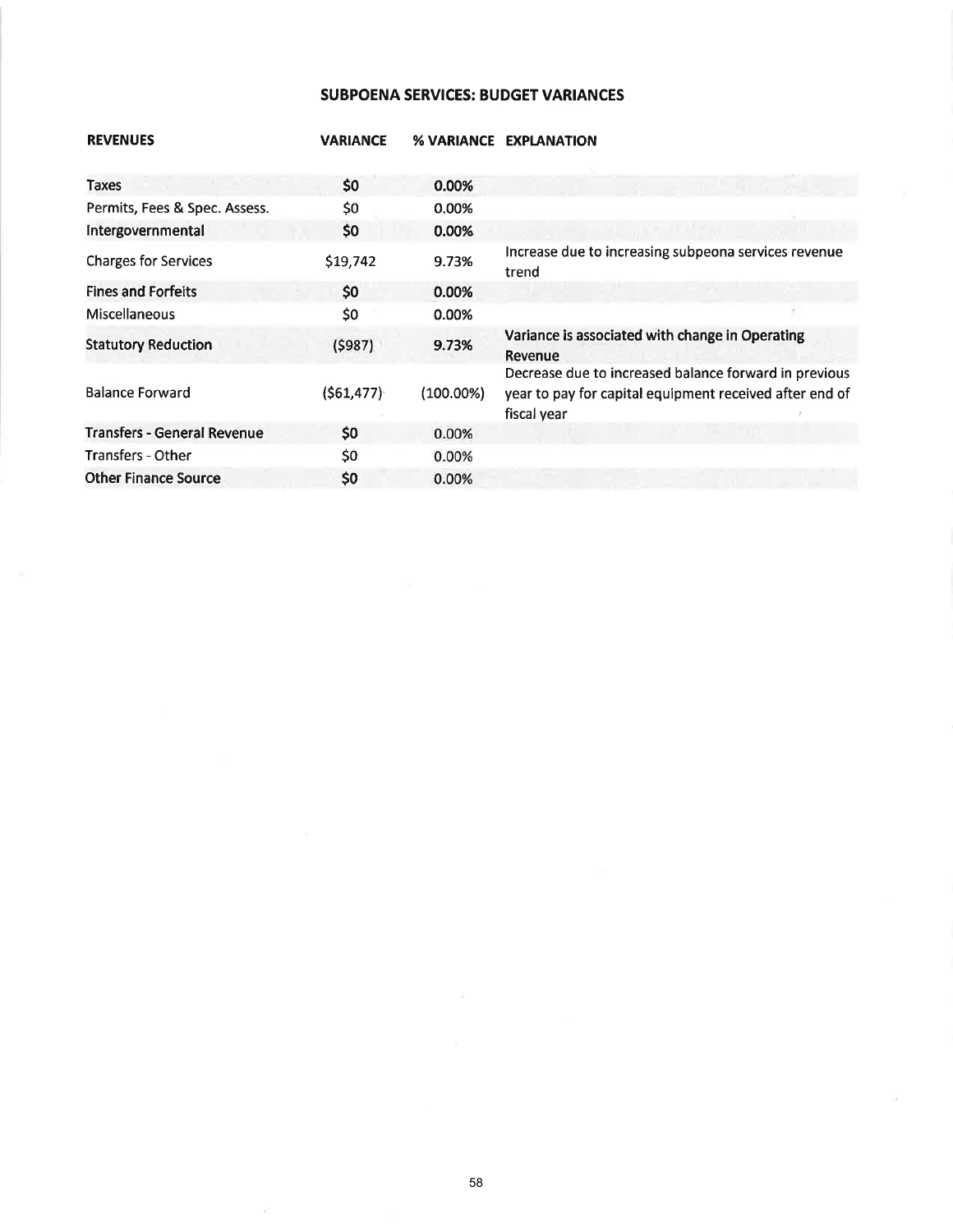# **SUBPOENA SERVICES: BUDGET VARIANCES**

| <b>EXPENDITURES</b>              | <b>VARIANCE</b> | <b>% VARIANCE</b> | <b>EXPLANATION</b>                                                         |
|----------------------------------|-----------------|-------------------|----------------------------------------------------------------------------|
| <b>Compensation and Benefits</b> | \$3,074         | 7.26%             | Attributable to Cost of Living Adjustments and FRS rate<br>increases       |
| <b>Operating Expenses</b>        | (519,396)       | (10.64%)          | Decrease expenditures for office supplies                                  |
| <b>Capital Outlay</b>            | (526, 400)      | (89.49%)          | Decrease due to completion of capital purchases in<br>previous fiscal year |
| <b>Grants and Aid</b>            | \$0             | 0.00%             |                                                                            |
| <b>CIP</b>                       | \$0             | 0.00%             |                                                                            |
| Debt Service                     | \$0             | 0.00%             |                                                                            |
| Reserves-Operating               | \$0             | 0.00%             |                                                                            |
| Reserves - Capital               | \$0             | 0.00%             |                                                                            |
| <b>Reserves - Restricted</b>     | \$0             | 0.00%             |                                                                            |
| <b>Transfers</b>                 | \$0             | 0.00%             |                                                                            |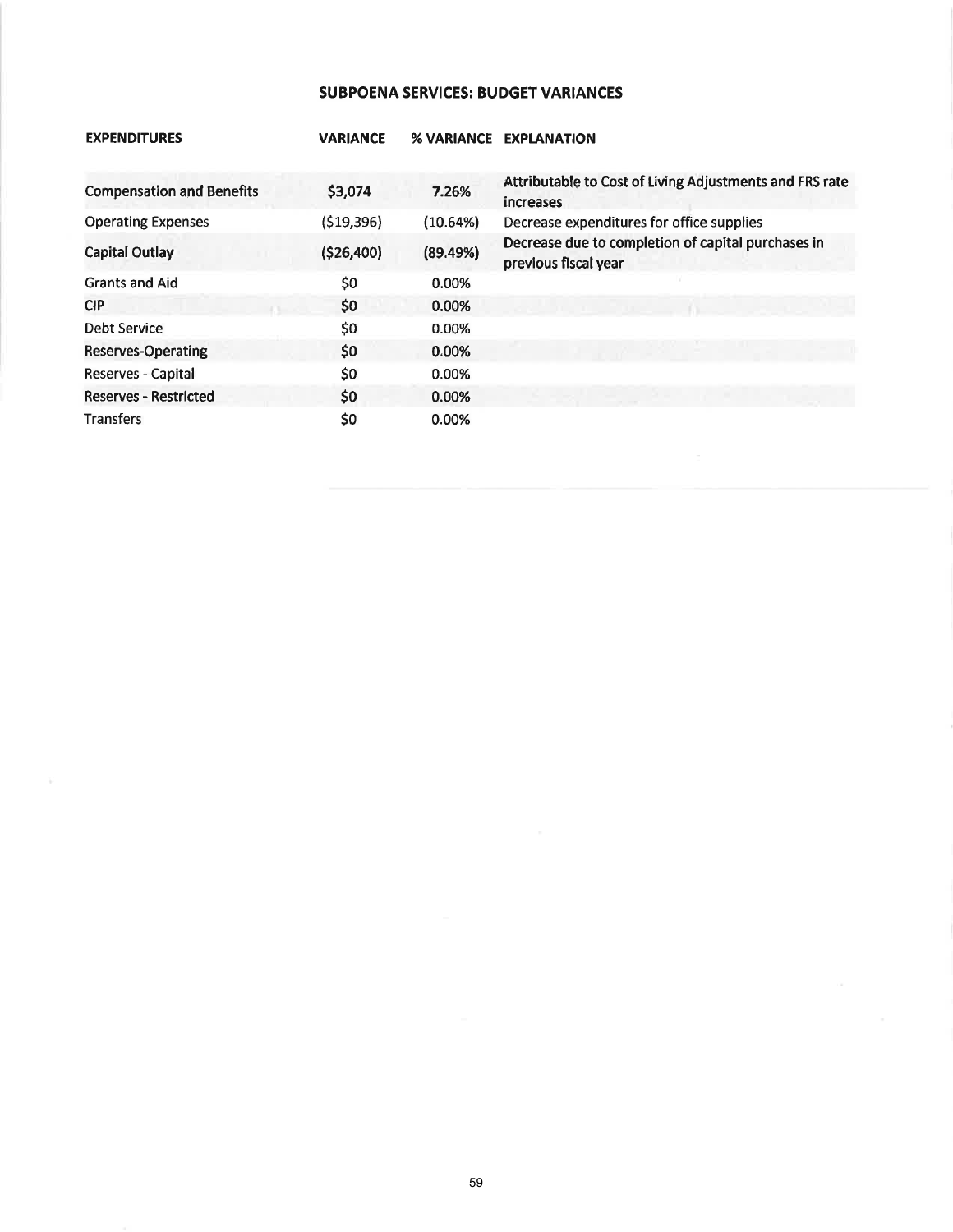# SEXUAL ASSAULT VICTIMS SERVICES: PROGRAM PROFILE

## **PROGRAM REVENUES AND EXPENDITURES**

|                                                         |                | <b>Current</b> | <b>Adopted</b> |                   |                |
|---------------------------------------------------------|----------------|----------------|----------------|-------------------|----------------|
|                                                         | Actual         | <b>Budget</b>  | <b>Budget</b>  |                   | %              |
|                                                         | FY2016-2017    | FY2017-2018    | FY2018-2019    | <b>Difference</b> | (Inc)/Dec      |
|                                                         |                |                |                |                   |                |
| <b>REVENUES:</b>                                        |                |                |                |                   |                |
| Taxes                                                   | \$0<br>\$0     | \$0<br>\$0     | \$0<br>\$0     | \$0<br>\$0        | 0.00%<br>0.00% |
| Permits, Fees & Spec. Assess.                           | \$0            | \$0            | \$0            | \$0               | 0.00%          |
| Intergovernmental<br><b>Charges for Services</b>        | \$94,956       | \$73,687       | \$75,111       | \$1,424           | 1.93%          |
| <b>Fines and Forfeits</b>                               | S <sub>0</sub> | \$0            | \$0            | \$0               | 0.00%          |
| Miscellaneous                                           | \$609          | \$0            | \$0            | \$0               | 0.00%          |
| Statutory Reduction                                     | \$0            | (53, 684)      | (53, 755)      | (571)             | 1.92%          |
| <b>Operating Revenues</b>                               | \$95,565       | \$70,003       | \$71,356       | \$1,353           | 1.93%          |
|                                                         |                |                |                |                   |                |
| Balance Forward                                         | \$0<br>\$0     | \$0            | \$0            | \$0               | 0.00%<br>0.00% |
| <b>Transfers - General Revenue</b>                      | \$0            | \$0<br>\$0     | \$0<br>\$0     | \$0<br>\$0        | 0.00%          |
| <b>Transfers - Other</b><br><b>Other Finance Source</b> | \$0            | \$0            | \$0            | \$0               | 0.00%          |
| <b>Non-Operating Revenues</b>                           | \$0            | \$0            | \$0            | \$0               | 0.00%          |
|                                                         |                |                |                |                   |                |
| <b>TOTAL REVENUES</b>                                   | \$95,565       | \$70,003       | \$71,356       | \$1,353           | 1.93%          |
| <b>EXPENDITURES</b>                                     |                |                |                |                   |                |
| Compensation and Benefits                               | \$93,869       | \$69,435       | \$70,788       | \$1,353           | 1.95%          |
| <b>Operating Expenses</b>                               | \$1,697        | \$568          | \$568          | \$0               | 0.00%          |
| Capital Outlay                                          | \$0            | \$0            | \$0            | \$0               | 0.00%          |
| <b>Grants and Aid</b>                                   | \$0            | \$0            | \$0            | \$0               | 0.00%          |
| <b>Operating Expenditures</b>                           | \$95,565       | \$70,003       | \$71,356       | \$1,353           | 1.93%          |
| <b>CIP</b>                                              | \$0            | \$0            | \$0            | \$0               | 0.00%          |
| <b>Debt Service</b>                                     | \$0            | \$0            | \$0            | \$0               | 0.00%          |
| <b>Reserves-Operating</b>                               | \$0            | \$0            | \$0            | \$0               | 0.00%          |
| Reserves - Capital                                      | \$0            | \$0            | \$0            | \$0               | 0.00%          |
| <b>Reserves - Restricted</b>                            | \$0            | \$0            | \$0            | \$0               | 0.00%          |
| Transfers                                               | \$0            | \$0            | \$0            | \$0               | 0.00%          |
| Non-Operating Expenditures                              | \$0            | \$0            | \$0            | \$0               | 0.00%          |
| <b>TOTAL EXPENDITURES</b>                               | \$95,565       | \$70,003       | \$71,356       | \$1,353           | 1.93%          |
|                                                         |                |                |                |                   |                |
| <b>PERSONNEL:</b>                                       |                |                |                |                   |                |
| Full-time positions                                     | 4.00           | 4.00           | 4.00           | 0.00              | 0.00%          |
| Part-time Positions                                     | 0.00           | 0.00           | 0.00           | 0.00              | 0.00%          |
| Full-time Equivalent                                    | 4.00           | 4.00           | 4.00           | 0.00              | 0.00%          |
| Temporary FTE                                           | 0.00           | 0.00           | 0.00           | 0.00              | 0.00%          |
| Seasonal FTE                                            | 0.00           | 0.00           | 0.00           | 0.00              | 0.00%          |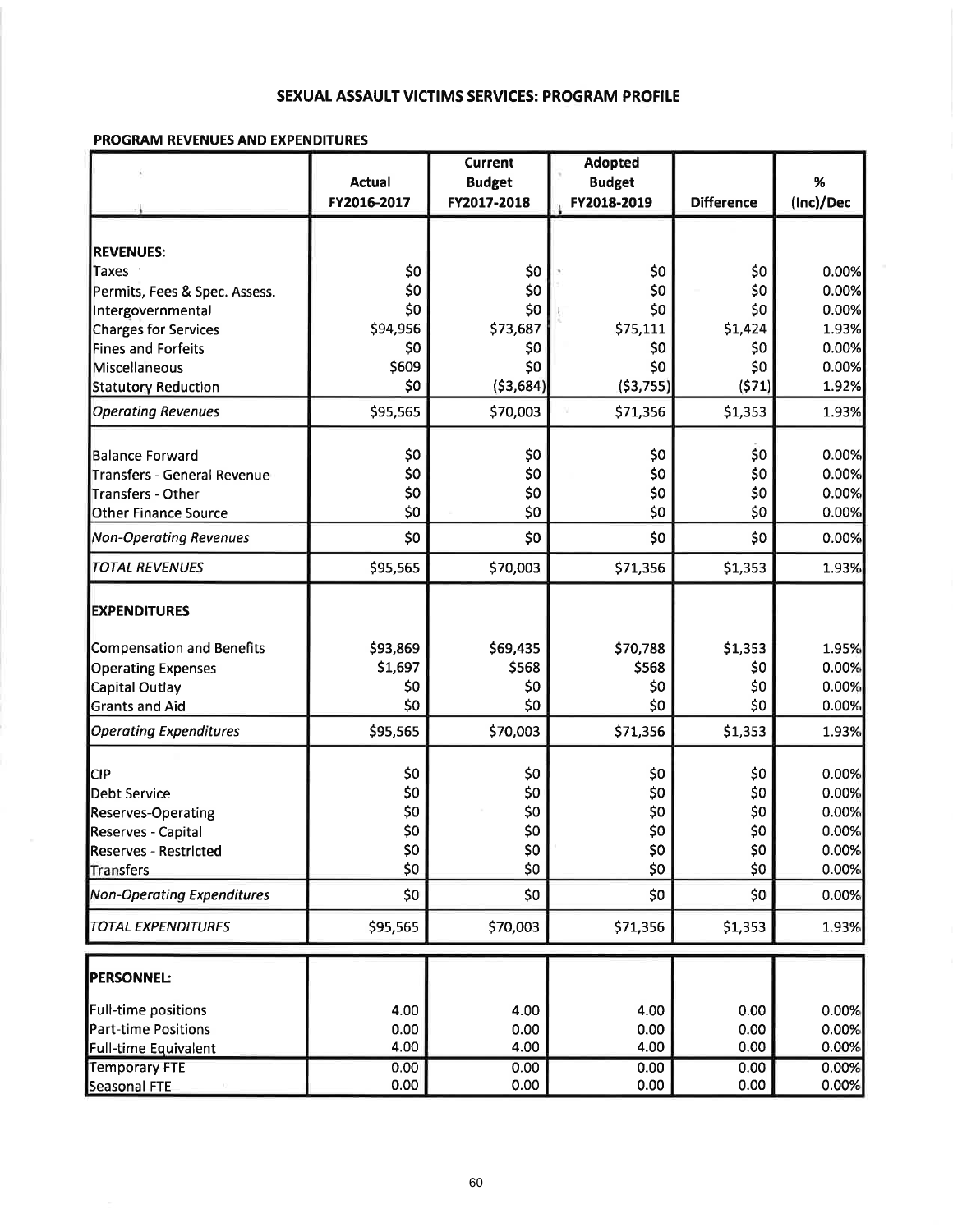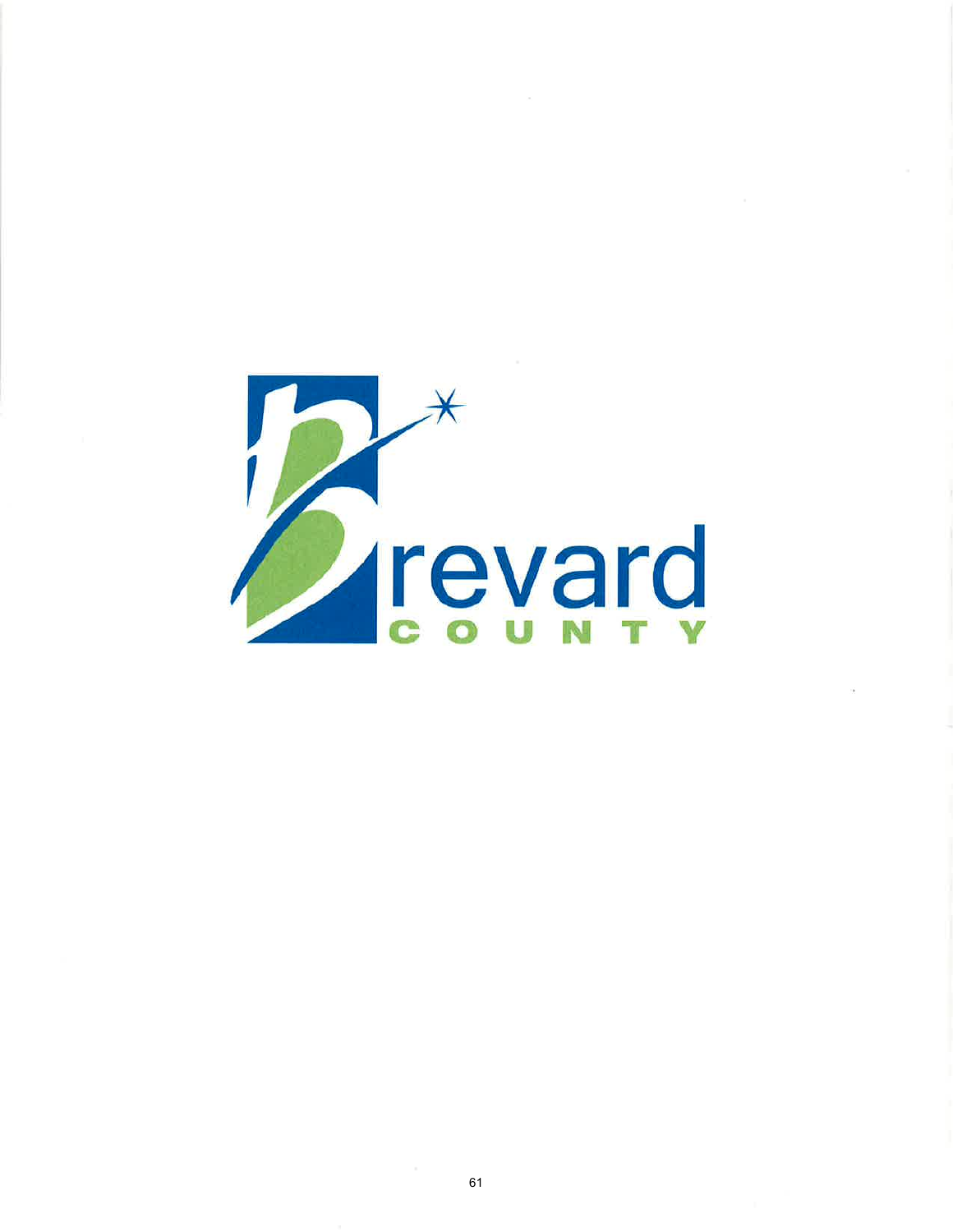# SEXUAL ASSAULT VICTIMS SERVICES: BUDGET VARIANCES

| <b>REVENUES</b>                    | <b>VARIANCE</b> |       | % VARIANCE EXPLANATION                                                                                                                  |
|------------------------------------|-----------------|-------|-----------------------------------------------------------------------------------------------------------------------------------------|
| <b>Taxes</b>                       | \$0             | 0.00% |                                                                                                                                         |
| Permits, Fees & Spec. Assess.      | \$0             | 0.00% |                                                                                                                                         |
| Intergovernmental                  | \$0             | 0.00% |                                                                                                                                         |
| <b>Charges for Services</b>        | \$1,424         | 1.93% | Subpeona Services revenue is prorated between the<br>two program on the basis of expenditures and<br>existence of other revenue sources |
| <b>Fines and Forfeits</b>          | \$0             | 0.00% |                                                                                                                                         |
| Miscellaneous                      | \$0             | 0.00% |                                                                                                                                         |
| <b>Statutory Reduction</b>         | (571)           | 1.92% | Variance is associated with change in Operating<br>Revenue                                                                              |
| <b>Balance Forward</b>             | \$0             | 0.00% |                                                                                                                                         |
| <b>Transfers - General Revenue</b> | \$0             | 0.00% |                                                                                                                                         |
| <b>Transfers - Other</b>           | \$0             | 0.00% |                                                                                                                                         |
| <b>Other Finance Source</b>        | \$0             | 0.00% |                                                                                                                                         |
|                                    |                 |       |                                                                                                                                         |

 $\tau$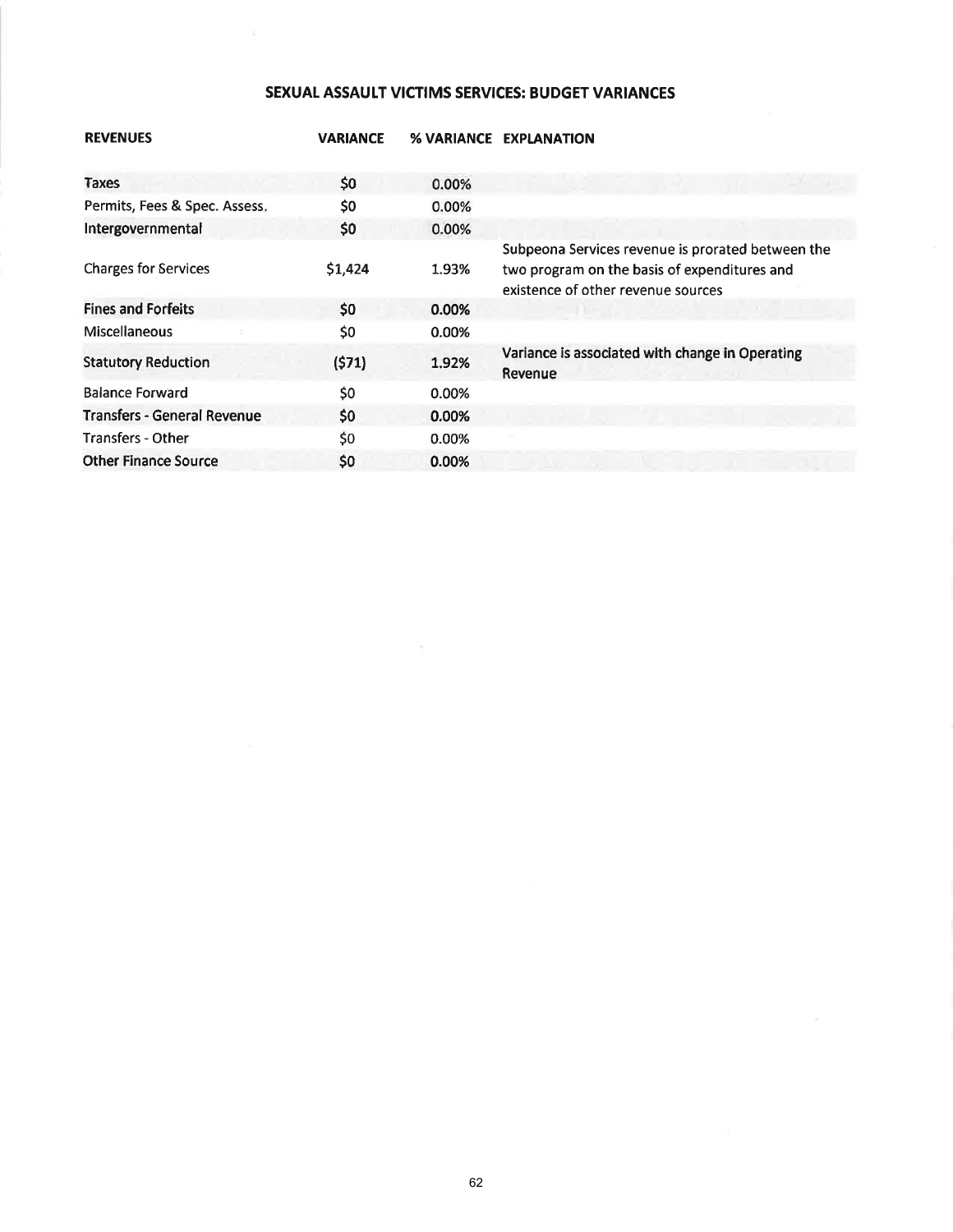# SEXUAL ASSAULT VICTIMS SERVICES: BUDGET VARIANCES

| <b>EXPENDITURES</b>              | <b>VARIANCE</b> |          | % VARIANCE EXPLANATION                                                     |
|----------------------------------|-----------------|----------|----------------------------------------------------------------------------|
| <b>Compensation and Benefits</b> | \$1,353         | 1.95%    | Attributable to Cost of Living Adjustment and FRS rate<br><b>Increases</b> |
| <b>Operating Expenses</b>        | \$0             | 0.00%    |                                                                            |
| Capital Outlay                   | \$0             | 0.00%    |                                                                            |
| <b>Grants and Aid</b>            | \$0             | 0.00%    | 700                                                                        |
| <b>CIP</b>                       | \$0             | $0.00\%$ |                                                                            |
| <b>Debt Service</b>              | \$0             | $0.00\%$ | c 16                                                                       |
| <b>Reserves-Operating</b>        | \$0             | 0.00%    |                                                                            |
| Reserves - Capital               | \$0             | 0.00%    |                                                                            |
| <b>Reserves - Restricted</b>     | \$0             | 0.00%    |                                                                            |
| <b>Transfers</b>                 | \$0             | 0.00%    |                                                                            |